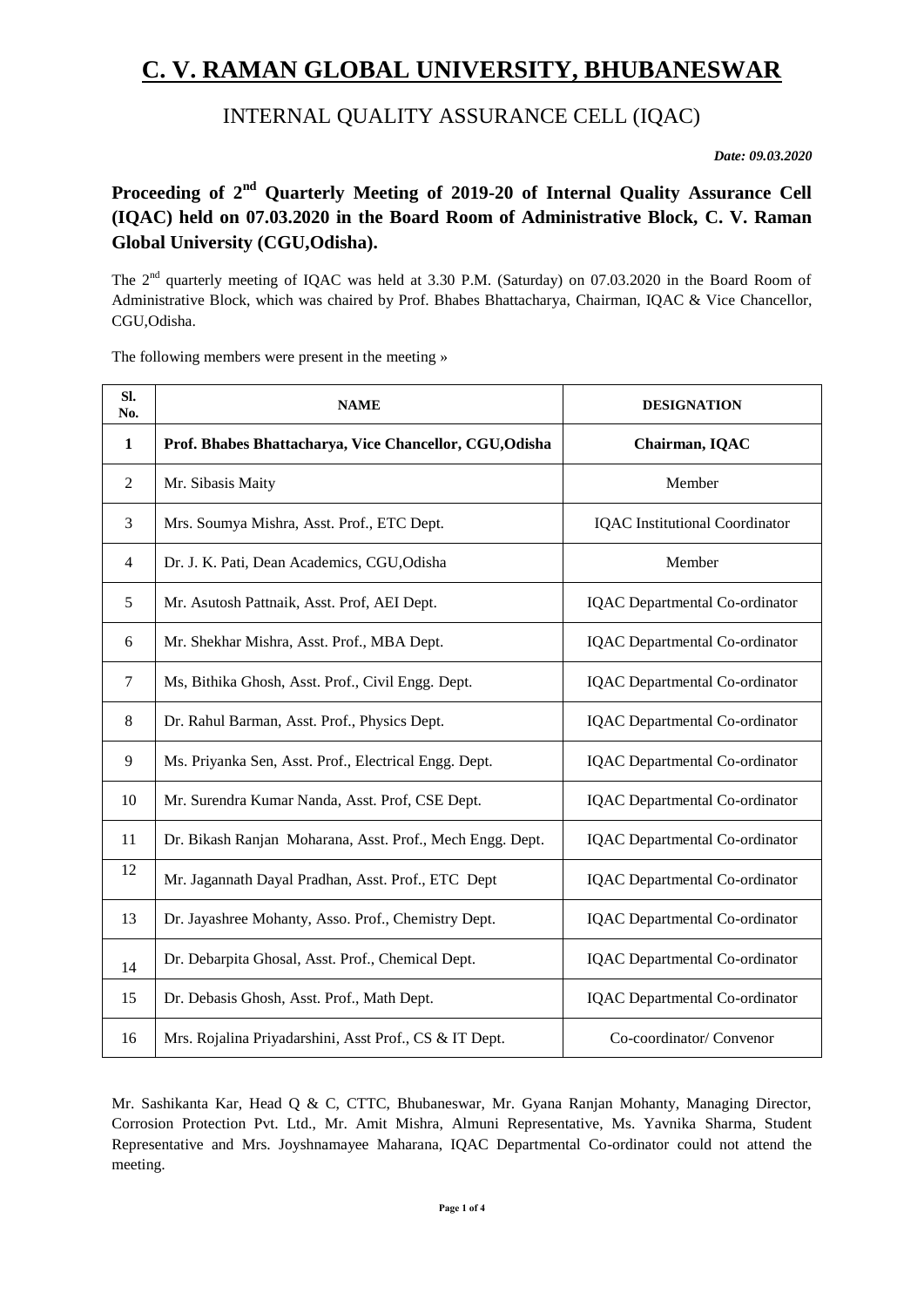At the outset Coordinator, IQAC welcomed Prof. Bhabes Bhattacharya, Hon'ble Chairman IQAC & Vice Chancellor, CGU, Odisha along with esteemed members of the Internal Quality Assurance Cell (IQAC) to the Second Quarterly Meeting of the IQAC for the year 2019-20. Prof. Bhattacharya extended a warm welcome to all the members of IQAC and encouraged them to participate and contribute fully to the meeting.

Thereafter, the agenda items were taken up for discussion with the permission of the Chair.

Following points were discussed and decisions were taken »

#### **Item No. 1: Confirmation of proceeding of 1st Quarterly meeting of IQAC for the year 2019-20.**

A review of  $1<sup>st</sup>$  Quarterly Meeting of IOAC proceeding was made by all members and a final confirmation was ensured fulfilling the action items mentioned in the MoM.

#### **Item No. 2: Discussion on the Action Taken Report.**

The Action Taken Report based on the resolution of earlier meeting was discussed serially. Increased organization of FDPs, Seminars, Invited talks and subsequent participation by the faculties and students was highlighted and appreciated later followed by a quantitative display of facts & figures on these event like were indicated in the report.

### **Item No. 3: Creation of Data Template for collection of data for different statutory body like NBA, NAAC, and NIRF etc**.

The data templates developed by IQAC for continuous data collection adhering to NBA, NAAC, NIRF, AICTE and BPUT formats for various sections and departments of the institute were placed in the forum for approval. The template initially prepared, was showcased in a meeting to the departmental coordinators seeking appropriate suggestions for modification of the same and was later circulated to all departments for continuous update of the template month wise.

#### **Item No.: 4: Data Template Update**.

Appropriate frequency of data template was felt necessary to be regularized. This is considered based upon the data is available for update. It may be weekly, quarterly, monthly, yearly or one time depends upon the data. Data like infrastructure, systems and PCs, staff and faculty list can be updated semester wise or once in 06 months.

#### **Item No.: 5: Budget Allocation Estimation.**

For different statutory body requirement and Accreditation audits, appropriate budget allocation with timely prepared balance sheets highlighting vital expenditure heads is crucial to be prepared for individual departments and sections in coherency with the data template. Authorities from Accounts Department are being requested to kindly facilitate the same post discussion with the Chairperson and IQAC Members.

#### **Item No.: 6: Feedback Collection.**

Feedback forms for categories of stakeholders like Alumni, Employer, Exit Survey, Graduate Survey, Parents and Students has been developed by IQAC and was placed in the forum. Chairman, IQAC suggested the questionnaires should be adhering to the Program Outcomes as defined by UGC. The feedback forms prepared will be circulated to all departmental coordinators to seek their views.

#### **Item No.: 6: Presentation of Curricular and Co-curricular activities after the last meeting.**

Details on the following activities were presented during the meeting »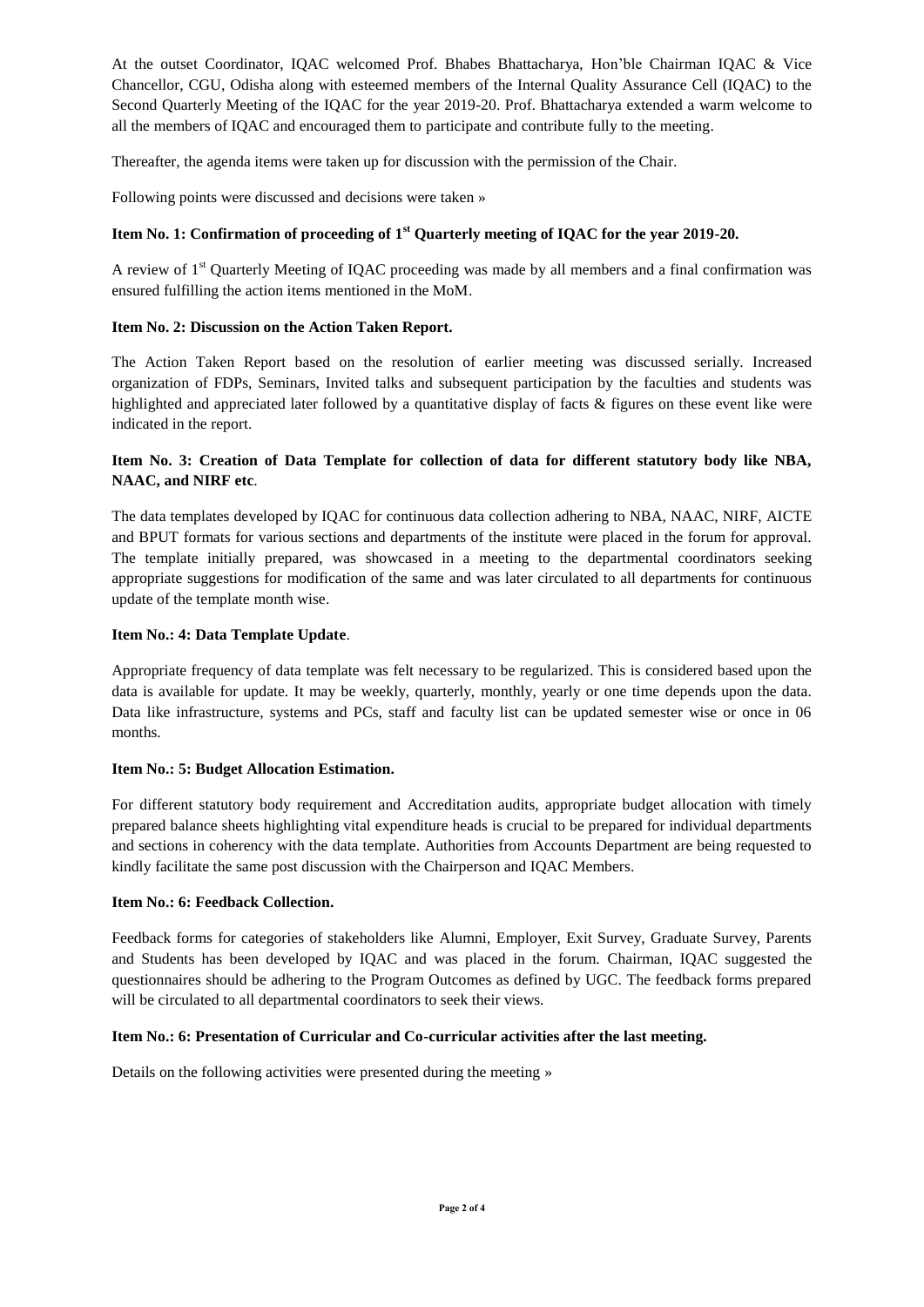| SI.<br>No.   | <b>Event Name</b>                                                                                                                               | Conducting<br>Dept.   | Date                 | No. of<br><b>Students</b><br>Participated | No. of<br><b>Faculty</b><br>Participated | <b>Remarks</b>         |
|--------------|-------------------------------------------------------------------------------------------------------------------------------------------------|-----------------------|----------------------|-------------------------------------------|------------------------------------------|------------------------|
| $\mathbf{1}$ | Felicitation Ceremony of Mr. Aswatha<br>Narayana- Sri Premananda Nayak (Chief Guest)                                                            | ADMIN,<br>CGU,Odisha  | 28.09.2019           | 174                                       | 61                                       |                        |
| 2            | Celebration of Energy Conservation Week                                                                                                         | <b>DSW</b>            | $14-19-10-$<br>19    | 234                                       | 26                                       |                        |
| 3            | Innovation Day-2019 - Prof. R. G. Sastri (Chief<br>Guest)                                                                                       | ADMIN,<br>CGU, Odisha | 15.10.2019           | 97                                        | 12                                       | MHRD &<br><b>AICTE</b> |
| 4            | Workshop on IPR                                                                                                                                 | <b>CHEMISTRY</b>      | 19.10.2019           |                                           | 95                                       |                        |
| 5            | Spelling Bee and Vocabulary competition to<br>mark the World's Students Day.                                                                    | <b>HSS</b>            | 19.10.2019           | 8                                         | 6                                        |                        |
| 6            | Vigilance Awareness Week                                                                                                                        | <b>DSW</b>            | $28 -$<br>02.11.2019 | 10                                        | 7                                        |                        |
| $\tau$       | Mobile Science & Technology Visit to<br>Raghunath Dev High School, Baghamari                                                                    | <b>PHYSICS</b>        | 30.10.2019           | 300                                       | 19                                       |                        |
| 8            | Changing Scenario of worldwide society and<br>probable influence/effect of Indian culture and<br>tradition on it.                               | ADMIN,<br>CGU, Odisha | 30.10.2019           |                                           | 206                                      |                        |
| 9            | Mother's on wheel out to heal the world - Indian<br>Culture and tradition as well as human values.                                              | <b>ETC</b>            | 30.10.2019           |                                           | 75                                       |                        |
| 10           | Pehel Ek Suruwat Season -3 - Padma Shri. D.<br>Prakash Rao (Chief Guest)                                                                        | MECHANICAL            | 01.11.2019           | 134                                       | 25                                       |                        |
| 11           | Blood Donation Camp collboration with HDFC<br>Bank, Bhubaneswar                                                                                 | <b>DSW</b>            | 02.11.2019           | 238                                       | 24                                       |                        |
| 12           | Felicitation Ceremony by Union Bank of India                                                                                                    | ADMIN,<br>CGU, Odisha | 02.11.2019           | 324                                       | 41                                       |                        |
| 13           | <b>Annual Athletic Meet</b>                                                                                                                     | <b>DSW</b>            | $15 -$<br>16.11.2019 | 102                                       | 28                                       |                        |
| 14           | IIPA, Odisha R B Annual Essay and Debate<br>Competition                                                                                         | <b>DSW</b>            | 19.11.2019           | 74                                        | 11                                       |                        |
| 15           | 2nd International Conference on Recent<br>Advancements in Air conditioning &<br>Refrigeration (RAAR-2019)-Dr. Christian<br>Holter (Chief Guest) | MECHANICAL            | $28 -$<br>30.11.19   | 136                                       | 14                                       |                        |
| 16           | Seminar on E-waste collection                                                                                                                   | ADMIN,<br>CGU, Odisha | 29.11.2019           | 10                                        | 4                                        |                        |
| 17           | Mini Marathon "OTV is hosting a Mini<br>Marathon aiming at sensizing the people about<br>HIV (Worlds AIDS Day)"                                 | <b>DSW</b>            | 01.12.2019           | 136                                       | 18                                       |                        |
| 18           | FDP conducted on "Recent Advance in<br>Materials Science" - Er. S. K. Misra (Chief<br>Guest)                                                    | <b>PHYSICS</b>        | $02 -$<br>07.12.2019 | 399<br>$(6$ Days)                         | 24<br>$(6 \text{ Days})$                 |                        |
| 19           | International Conference on Processing and.<br>Characterization of Materials (ICPCM-2019)                                                       | MECHANICAL            | $12 -$<br>14.12.2019 |                                           | 52                                       |                        |
| 20           | Talk on Violence against Women - Mr. Ramesh<br>Chandra Nayak (Chief Guest)                                                                      | <b>DSW</b>            | 14.12.2019           | 46                                        | 12                                       |                        |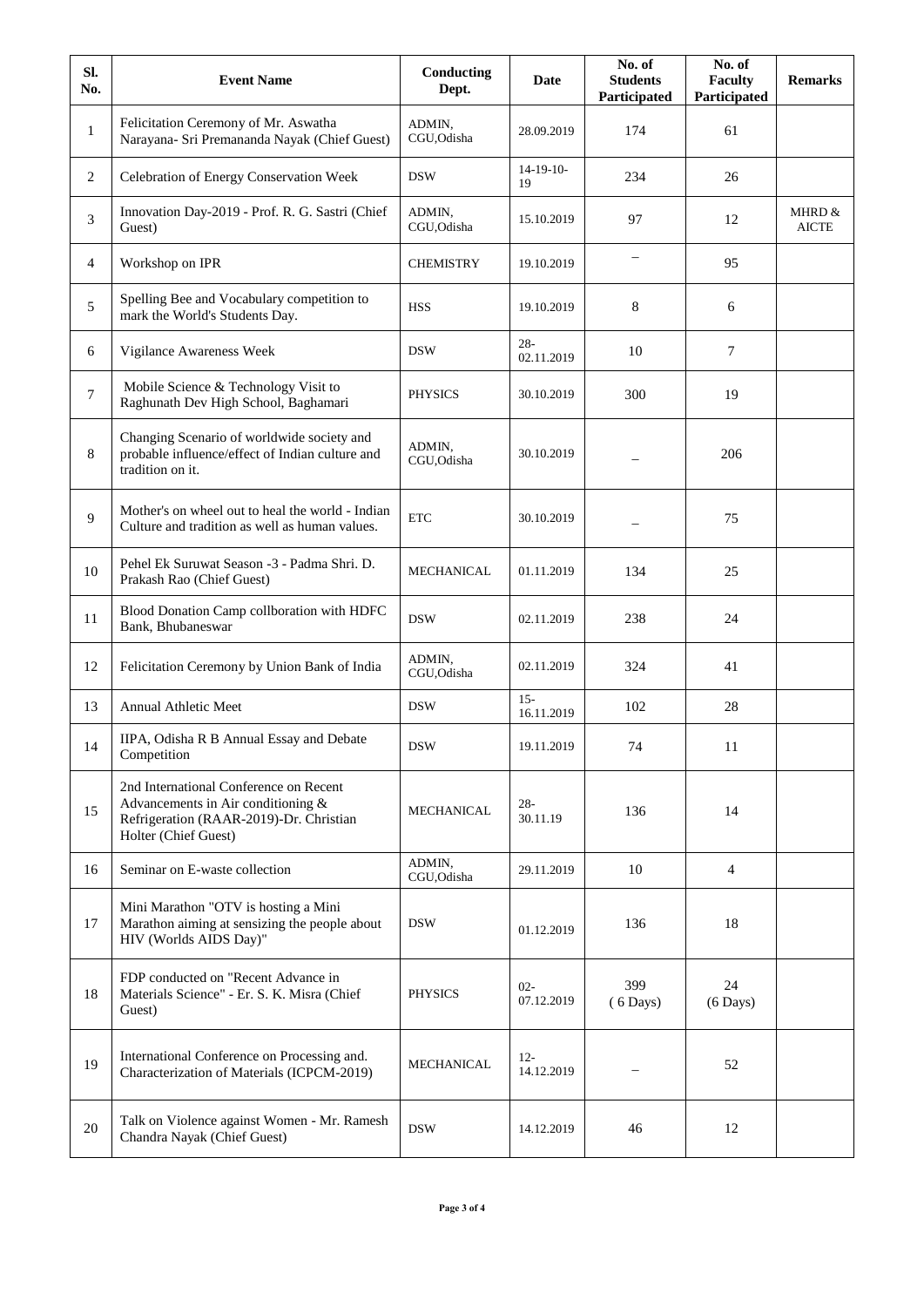| 21 | STP on "Theory & Application of Machine<br>Learning & Data Analytics Techniques"                                                                                                  | <b>ETC</b>            | $16-$<br>21.12.2019   |                          | 12                |  |
|----|-----------------------------------------------------------------------------------------------------------------------------------------------------------------------------------|-----------------------|-----------------------|--------------------------|-------------------|--|
| 22 | Technical<br>Talk by Prof. Dr. Sikharesh<br>Platforms<br>Majumdar<br>"Seminar<br>$^{\rm on}$<br>and<br>techniques for data intensive computing and<br>sensor based smart systems" | CS&IT                 | 21.12.2019            | 30                       | 50                |  |
| 23 | Xmas Day Celebration                                                                                                                                                              | <b>IEC</b>            | 25.12.2019            | 48                       | 6                 |  |
| 24 | FDP on Multi-disciplinary Approach to<br>Mathematics and Engineering Application-<br>2019.                                                                                        | <b>MATHEMATICS</b>    | 30.12.2019            | 18                       | 9                 |  |
| 25 | Awareness Workshop for SWAYAM-NPTEL                                                                                                                                               | ADMIN,<br>CGU, Odisha | 02.01.2020            |                          | 78                |  |
| 26 | Invited Talk by Sri. Mayank Tiwari "Server-less<br>Computing and Autonomous Database"                                                                                             | CS&IT                 | 08.01.2020            | 40                       | 10                |  |
| 27 | <b>Intra Basketball Tournament</b>                                                                                                                                                | <b>DSW</b>            | $Q_{-}$<br>11.01.2020 | 28                       | 3                 |  |
| 28 | <b>Flower Exhibition</b>                                                                                                                                                          | ADMIN,<br>CGU, Odisha | 12.01.2020            | $\overline{\phantom{0}}$ | $\qquad \qquad -$ |  |
| 29 | Short Term Course (STP) on ICT Tools                                                                                                                                              | ADMIN,<br>CGU, Odisha | $13 -$<br>18.01.2020  | 175                      | 3                 |  |
| 30 | Blood Donation Camp - JIBAN BINDU                                                                                                                                                 | <b>DSW</b>            | 14.01.2020            | 134                      | 23                |  |
| 31 | Dr. Riad Kamel Abbas (Syria Ambassador)<br>Visit to CGU, Odisha                                                                                                                   | ADMIN,<br>CGU, Odisha | 14.01.2020            | 59                       | 16                |  |
| 32 | Workshop on Data Science using Python                                                                                                                                             | CS&IT                 | $15 -$<br>19.01.2020  | 228                      | 11                |  |
| 33 | Sambad_Brands of Odisha                                                                                                                                                           | ADMIN,<br>CGU, Odisha | 18.01.2020            |                          |                   |  |
| 34 | Python and IOT                                                                                                                                                                    | <b>MECHANICAL</b>     | 20.01.2020            | 75                       | 5                 |  |
| 35 | Volley Ball Tournament (Intra-Boys)                                                                                                                                               | <b>DSW</b>            | $21 -$<br>23.01.2020  | 24                       | $\overline{4}$    |  |
| 36 | Schedule for Intra College Basket Ball<br>Tournament (Girls)                                                                                                                      | <b>DSW</b>            | 22.01.2020            | 21                       | 4                 |  |
| 37 | Celebration of 71st Republic Day of India in our<br>Institute                                                                                                                     | ADMIN,<br>CGU, Odisha | 26.01.2020            | 384                      | 43                |  |
| 38 | Observation of Swachhata Pakhwada                                                                                                                                                 | <b>NSS</b>            | 30.01.2020            | 68                       | 6                 |  |
| 39 | Saraswati Puja                                                                                                                                                                    | ADMIN,<br>CGU, Odisha | 30.01.2020            | 82                       | 12                |  |
| 40 | Cleanliness drive at Beleswar Badhira<br>Uchavidyalaya                                                                                                                            | <b>NSS</b>            | 01.02.2020            | 36                       | 4                 |  |
| 41 | Intra College Carrom Tournament for Boys                                                                                                                                          | <b>DSW</b>            | $03 -$<br>05.02.2020  | 113                      | 12                |  |
| 42 | Indian Institute of Welding (IIW) "IIW-India<br>Award for Aspirant Welding Engineer's<br>competition 2019 runner up (Shri. Sourin Das)"                                           | <b>MECHANICAL</b>     | 06.02.2020            | 1                        | 3                 |  |
| 43 | Basket Ball Tournament at IIT, Bhubaneswar                                                                                                                                        | <b>DSW</b>            | $08 -$<br>10.02.2020  | 12                       | 3                 |  |
| 44 | CIP Inspection (Marine Deptt.)                                                                                                                                                    | <b>MARINE</b>         | 12.02.2020            | 38                       | 18                |  |
| 45 | Invitation for Inauguration session of                                                                                                                                            | <b>DSW</b>            | 13.02.2020            | 11                       | 6                 |  |
|    | Photography Club Event                                                                                                                                                            |                       |                       |                          |                   |  |